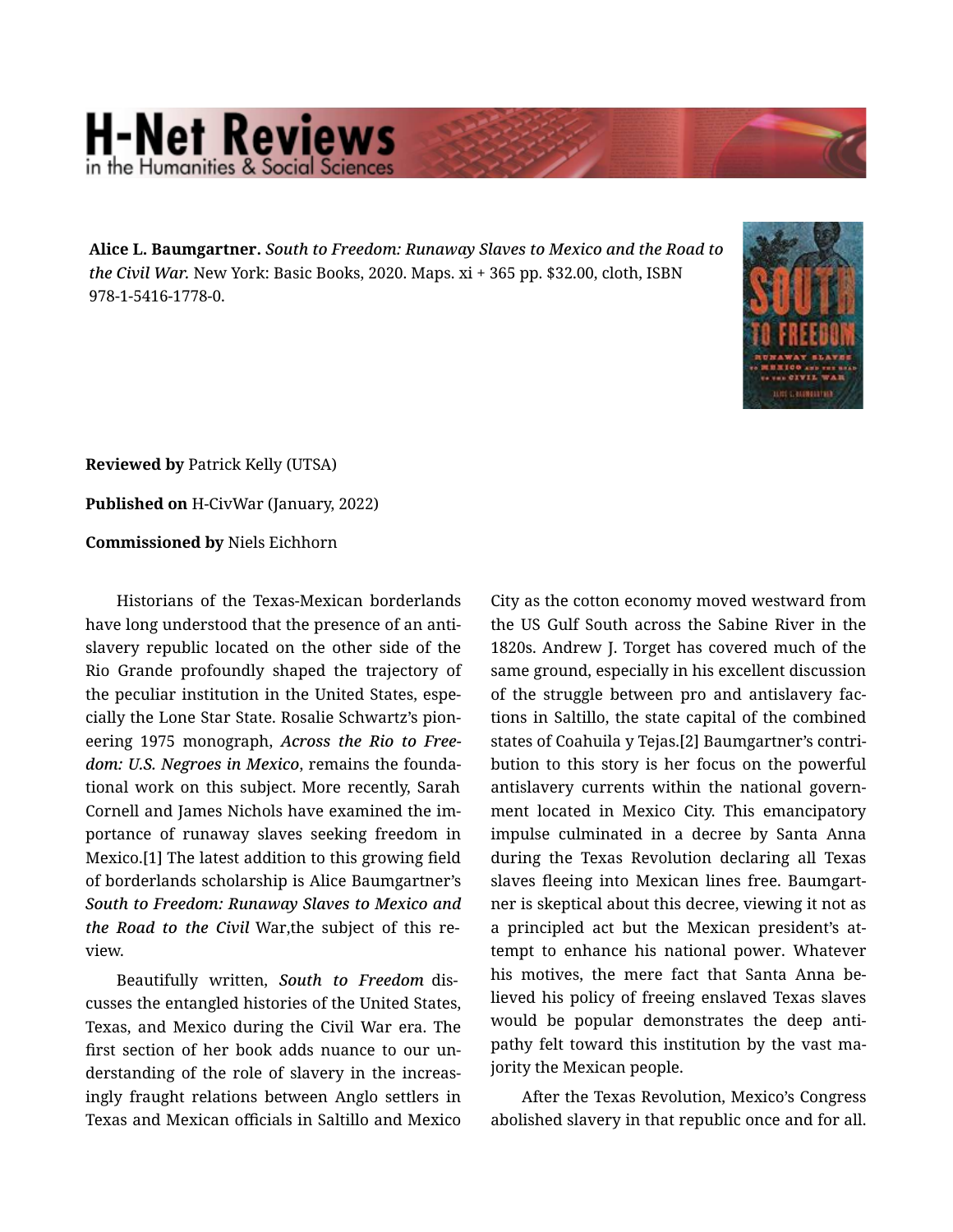More provocatively from the US point of view, in March 1849 the Mexican Congress passed a law declaring "the slaves of other countries" would be "free by the act of stepping on the national territ‐ ory." This so-called freedom principle was later in‐ scribed into Article 1 of the liberal Mexican Consti‐ tution of 1857, ratified, as Baumgartner smartly notes, the same year that the US Supreme Court's notorious *Dred Scott v. Sandford* decision declared African Americans noncitizens. Despite the unre‐ lenting demands of US and Texas authorities be‐ fore the Civil War, Mexico City also flatly refused to consider "for a moment," lamented one US sec‐ retary of state in the early 1850s, any extradition treaty that would return fugitive slaves to captiv‐ ity north of the Rio Grande (p. 181). A signal achievement of this book is that Baumgartner of‐ fers the respect and recognition Mexico deserves but seldom receives from Civil War historians for its steadfast refusal to back down on its emancipa‐ tionist policies in the face of intense US pressure. As she concludes, "On the issue of slavery, Mex‐ ico's policies, however numerous and varied, were consistent in one respect: they would not permit slavery to expand unchecked" (p. 45).

Through intensive archival work in US and Mexican archives, *South to Freedom* tells the story of the enslaved individuals in Texas and Louisi‐ ana, men such as Peter Saens, who shrewdly em‐ ployed the antislavery policies of Mexico to gain their freedom. (Remarkably, with the permission of state officials in Saltillo, Saens returned to Texas and successfully smuggled his brother back across the Rio Grande to work in northern Mexico.) Once in Mexico, she notes, the experience of the fugitive slaves was complex. When Texans crossed the border in hoping to recapture their runaways, "or‐ dinary Mexicans took up arms against kidnappers because fugitive slaves defended the frontier, ad‐ ded to the labor force, and formed part of the local community" (pp. 180-181). Life in Mexico, how‐ ever, was not easy for these new arrivals. Very few spoke Spanish, and most did not fancy a cuisine based on tortillas, rice, and beans so be‐ loved by Texans of all races and ethnicities today. Many escaped slaves settled in or near the milit‐ ary colony located near Piedras Negras, and fought with the local militia in the constant skir‐ mishes with the Comanche and Lipan Apache raiders that plagued Mexico's extraordinary viol‐ ent northern frontier. Others were forced to seek low-paying and often exploitative employment on "haciendas and in households" where they "were often the only people of African descent on the payroll, leaving them no choice but to assimilate into their new communities" (p. 175). Despite these hardships, their descendants live in north‐ ern Mexico until this very day.

The story of every single enslaved individual who crossed the Rio Grande in search of freedom is one of phenomenal courage and resilience in the face of long odds. Baumgartner's attempt to connect the issue of runaway slaves who crossed south across the Rio Grande to the origins of the Civil War, however, is unconvincing. For one thing, it is unclear how many fugitives crossed the Rio Grande. Baumgartner estimates the number at "between three and five thousand," but does not offer any evidence of how she arrived at this fig‐ ure (p. 4). Baumgartner attempts to link the issue of slaves escaping to Mexico to the Wilmot Pro‐ viso, the Compromise of 1850, and the Kansas-Nebraska Act, yet in her discussion of these mo‐ mentous events the issue of fugitive slaves seeking freedom in Mexico at times disappears from her story altogether. Southerners were offended by the abolition of slavery in Mexico, as well as much of the rest of the Spanish-American republics in the New World by 1860, but there is scant evid‐ ence that the issue of runaway slaves from Texas was at the forefront for regional politicians such as John C. Calhoun who bitterly opposed the Wilmot Proviso's prohibition on the expansion of slavery into any territory acquired by the United States from Mexico. It is unclear from this book how the origins, passage, or consequences of the Kansas-Nebraska Act of 1854 were a product of the South's concern over the issue of Texas slaves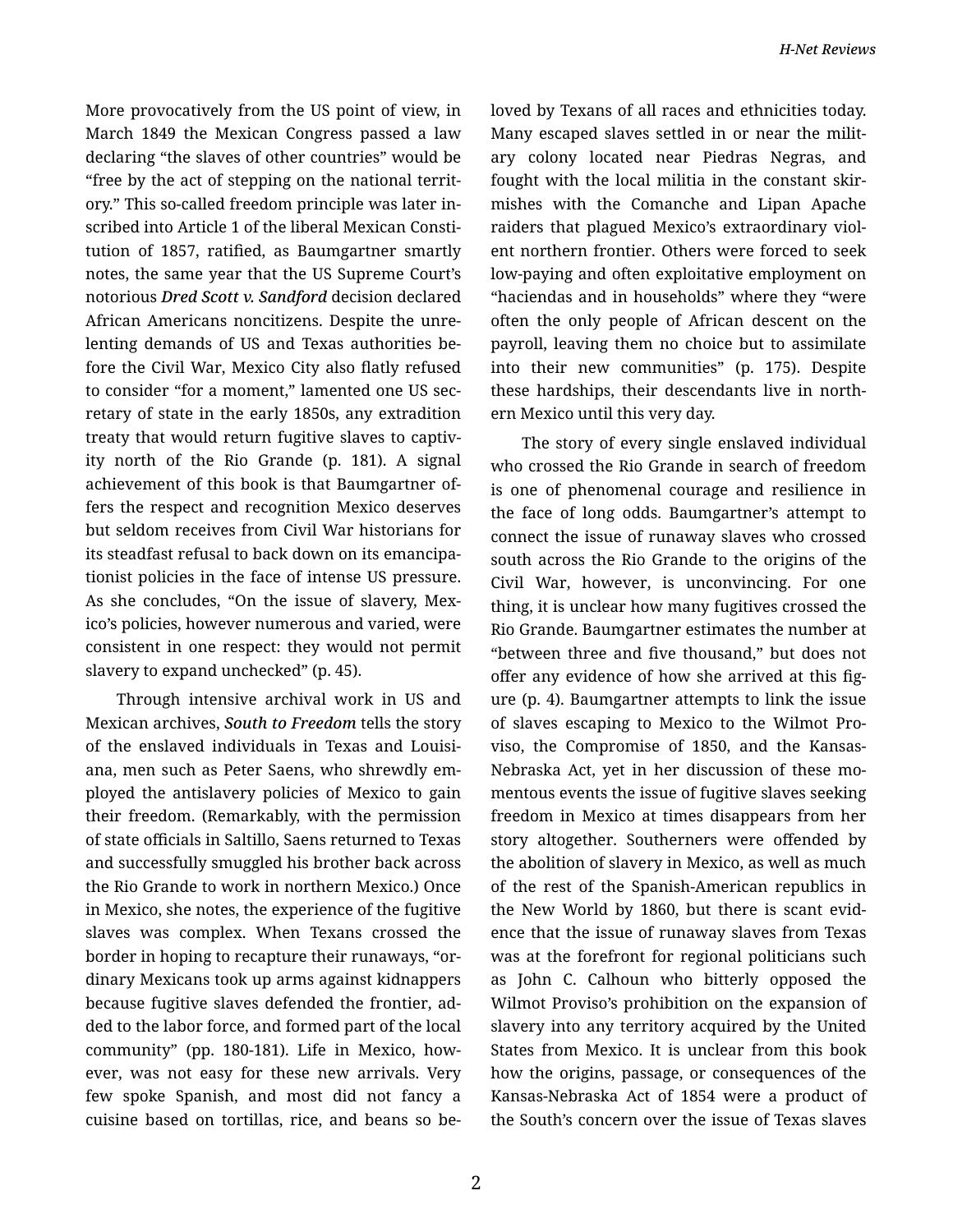seeking freedom in Mexico. Slaves crossing the Rio Grande certainly posed an irritant to US-Mexican relations. Yet, despite its provocative title, this book does not establish a strong causal relation‐ ship between this issue and the origins of the Civil War.

A far more successful argument is Baumgart‐ ner's contention that Mexico's abolition of chattel slavery laid a trap that ensnared US slaveholders after the US victory in the Mexican-American War. [3] As she notes, the enormous area of land captured from Mexico marked the "first time that that the United States had ever incorporated territories where slavery was explicitly abolished, and North‐ ern politicians argued that Congress had no au‐ thority to reestablish the practice." "This argument," she continues, "forged a dangerous alliance between Northern Democrats and Northern Whigs that Southern politicians feared would bring an end to slavery" (p. 147).

In ways that Civil War historians have often ignored, then, Baumgartner demonstrates that the fact that the system of African-based slavery had already been legally abolished in the territory seized from Mexico played a key role in establish‐ ing the political, legal, and moral position of the free-soil Northerners who in the 1850s would co‐ alesce into the Republican Party. Kevin Waite's re‐ cent exploration of the determined attempt by Southerners to replant slavery in the territory seized from Mexico offers a nice complement to Baumgartner's book.[4] As she argues, the fierce opposition of free-soilers to the efforts of South‐ erners to "extend slavery into the former Mexican territories ignited a sectional controversy—that is, a controversy between North and South—that would lead to the overturning of the Missouri Compromise, the outbreak of violence in Kansas, and the birth of a new political coalition, the Re‐ publican Party, whose success in the election of 1860 led to the US Civil War" (p. 6), In this sense, her book is quite persuasive in its insistence that

"'American' histories of slavery and sectional con‐ troversy are, in fact, Mexican histories too" (p. 13).

Notes

[1]. See Sarah Cornell, "Citizens of Nowhere: Fugitive Slaves and Free African Americans in Mexico, 1833–1857," *Journal of American History* 100, no. 2 (2013): 351–74; James David Nichols, "The Line of Liberty: Runaway Slaves and Fugitive Peons in the Texas-Mexico Borderlands," *Western Historical Quarterly* 44 (Winter 2013): 413–33, and *The Limits of Liberty: Mobility and the Making of the Eastern U.S.-Mexico Border* (Lincoln: Univer‐ sity of Nebraska Press, 2018).

[2]. Andrew J. Torget, *Seeds of Empire: Cotton, Slavery and the Transformation of the Texas Bor‐ derlands, 1800-1850* (Chapel Hill: University of North Carolina Press, 2015).

[3]. Andrés Reséndez has demonstrated that the Native American slave trade existed in Mexic‐ an territory involving individuals captured in the United States before and after 1848. See Andrés Reséndez, *The Other Slavery: The Uncovered Story of Indian Enslavement in America* (New York: Houghton Mifflin Harcourt, 2016).

[4]. Kevin Waite, *West of Slavery: The South‐ ern Dream of a Transcontinental Empire* (Chapel Hill: University of North Carolina Press, 2021).